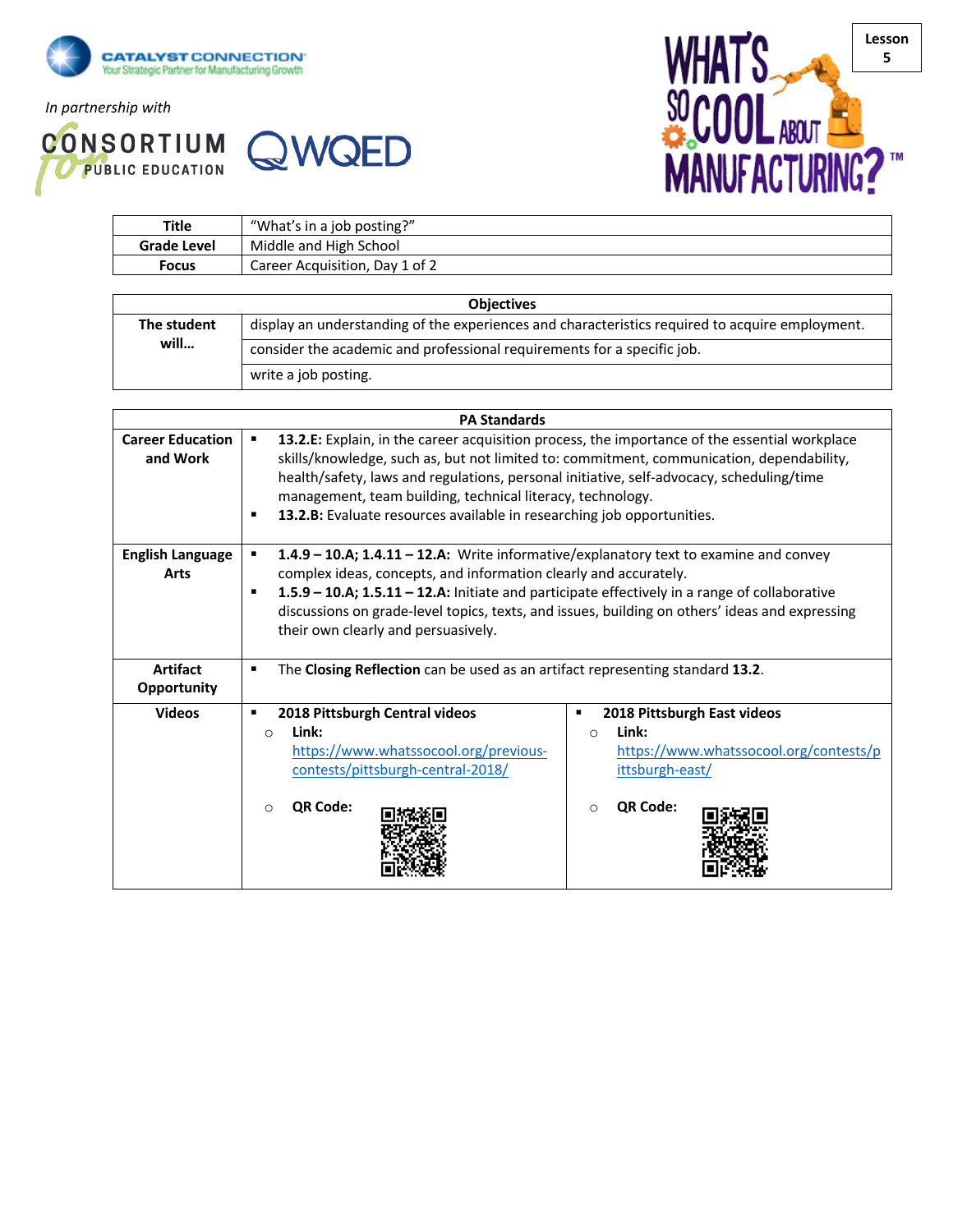|                                                      | <b>Lesson Plan</b>                                                                                           |  |  |  |  |  |
|------------------------------------------------------|--------------------------------------------------------------------------------------------------------------|--|--|--|--|--|
| <b>Materials Needed</b>                              |                                                                                                              |  |  |  |  |  |
|                                                      |                                                                                                              |  |  |  |  |  |
| $\bullet$                                            | <b>Employment in Manufacturing Brainstorming Worksheet</b>                                                   |  |  |  |  |  |
| $\bullet$                                            | <b>Employment Opportunity Template Worksheet</b>                                                             |  |  |  |  |  |
| <b>Employment Opportunity Worksheet</b><br>$\bullet$ |                                                                                                              |  |  |  |  |  |
| Profile of an Applicant Worksheet<br>$\bullet$       |                                                                                                              |  |  |  |  |  |
| Internet access<br>$\bullet$                         |                                                                                                              |  |  |  |  |  |
| ٠                                                    | "What's So Cool About Manufacturing?" videos                                                                 |  |  |  |  |  |
| <b>Procedures and Activities</b>                     |                                                                                                              |  |  |  |  |  |
|                                                      |                                                                                                              |  |  |  |  |  |
| Warm-Up<br>$\bullet$                                 |                                                                                                              |  |  |  |  |  |
| $\circ$                                              | What's in a job postings? [2 minutes]                                                                        |  |  |  |  |  |
|                                                      | "Think about what information is contained in a job posting. In 2 minutes, list as many                      |  |  |  |  |  |
|                                                      | things as you can."                                                                                          |  |  |  |  |  |
|                                                      |                                                                                                              |  |  |  |  |  |
|                                                      | NOTE: Students will need the Employment Opportunity Worksheet and the Profile of an Applicant Worksheet that |  |  |  |  |  |
| they complete today, for Career Acquisition Day 2.   |                                                                                                              |  |  |  |  |  |
| <b>Body</b>                                          |                                                                                                              |  |  |  |  |  |
| $\circ$                                              | Video Viewing and Brainstorming [10 minutes]                                                                 |  |  |  |  |  |
|                                                      | Individually, students watch one or two videos of their choosing from the "What's So Cool                    |  |  |  |  |  |
|                                                      | About Manufacturing?" videos.                                                                                |  |  |  |  |  |
|                                                      | They then list as many details as they can related to the jobs they saw, the requirements                    |  |  |  |  |  |
|                                                      | required for these jobs, and whatever else they can glean from the videos. They can write                    |  |  |  |  |  |
|                                                      | their thoughts on the Employment in Manufacturing Brainstorming Worksheet.                                   |  |  |  |  |  |
| $\circ$                                              | Employment Opportunity Worksheet [15 minutes]                                                                |  |  |  |  |  |
|                                                      | In groups of $3 - 5$ , students will gain a better understanding of the information presented in             |  |  |  |  |  |
|                                                      | a job posting.                                                                                               |  |  |  |  |  |
|                                                      | First, they will look at the Employment Opportunity Template, looking over the elements of                   |  |  |  |  |  |
| ٠                                                    | the posting.<br>Then, students will use online resources, such as CareerLinks or O*NET to look at other      |  |  |  |  |  |
|                                                      | manufacturing job postings. They can add new information to their Employment in                              |  |  |  |  |  |
|                                                      | <b>Manufacturing Brainstorming Worksheet.</b>                                                                |  |  |  |  |  |
| ٠                                                    | Finally, they will complete the Employment Opportunity Worksheet, using the template                         |  |  |  |  |  |
|                                                      | provided, what they observed in their videos, and what they learned in their online search.                  |  |  |  |  |  |
| $\circ$                                              | Profile of an Applicant [10 minutes]                                                                         |  |  |  |  |  |
|                                                      | As a group, students create the profile of someone who would apply for the job posting they                  |  |  |  |  |  |
|                                                      | created, using the Profile of an Applicant Worksheet.                                                        |  |  |  |  |  |
| Closing                                              |                                                                                                              |  |  |  |  |  |
| Reflection [3 minutes]<br>$\circ$                    |                                                                                                              |  |  |  |  |  |
|                                                      | On an exit slip, students respond to this question: "What did you learn today about where                    |  |  |  |  |  |
|                                                      | to find job postings and what information is contained within job postings?"                                 |  |  |  |  |  |
|                                                      |                                                                                                              |  |  |  |  |  |

<u> 1989 - Johann Barnett, fransk politik (</u>

er<br>Start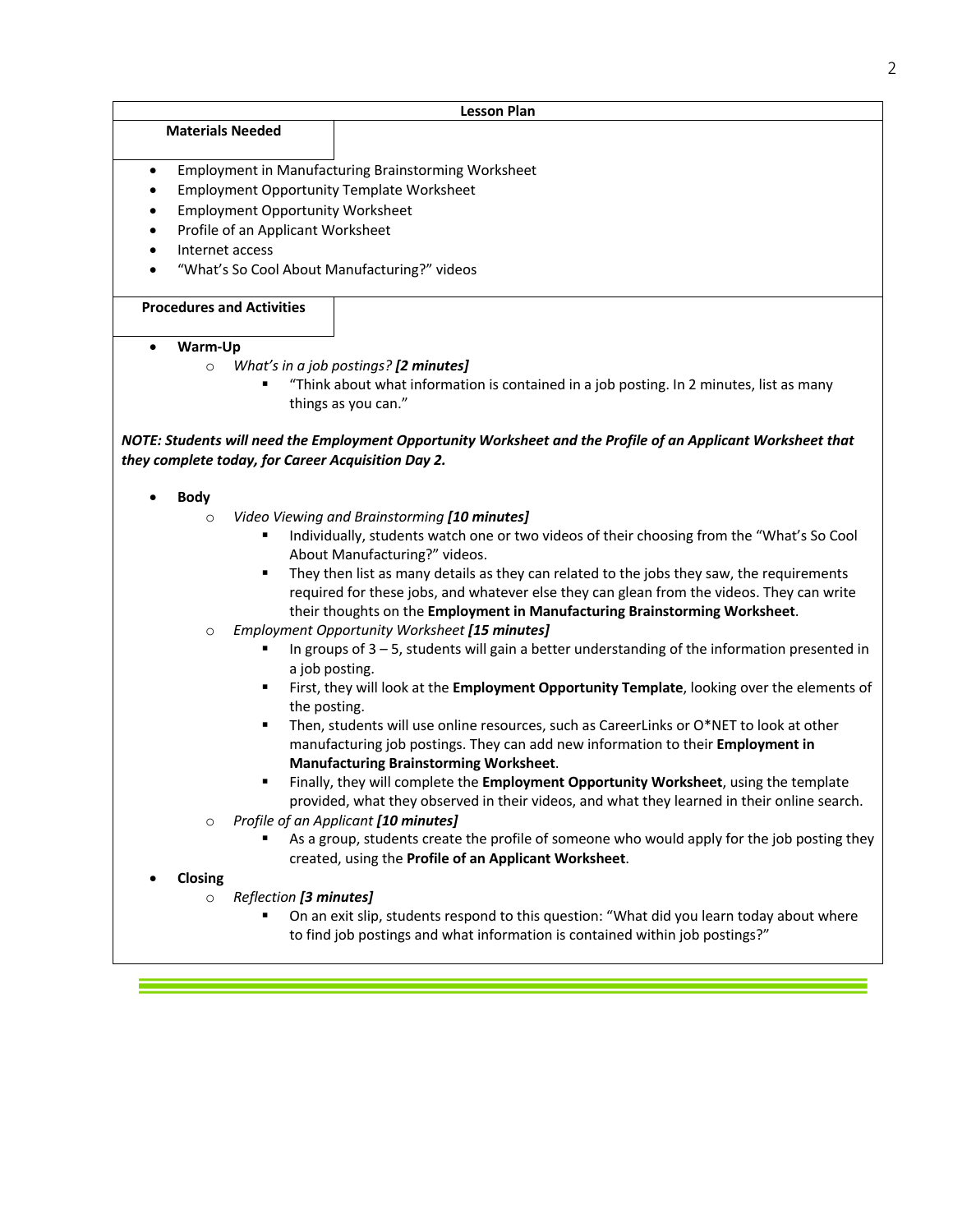## **Employment in Manufacturing Brainstorm Worksheet**

# **Directions:**

After watching one of the manufacturing videos, use the space below to list as many details as you can that relate to employment in the company that you learned about.

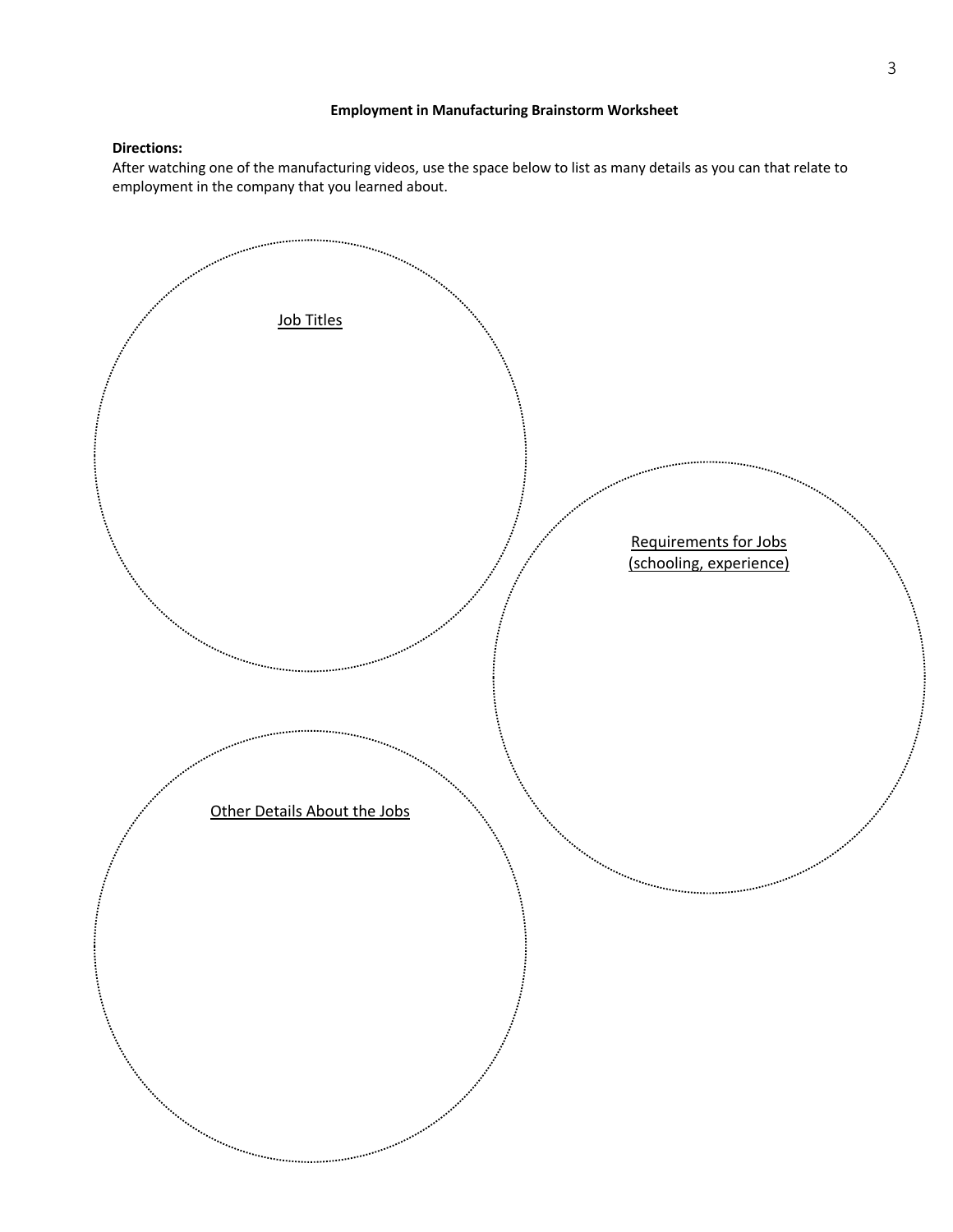## **Employment Opportunity**

## **Directions:**

Using the template as a guide, create your own posting for a job. This job should be for one of the manufacturing companies that you and your group learned about by watching the videos. Choose a real company name and a real job title, then add details to the job posting based on what else you learned from the videos and your online search.

## **Template for Creating an Employment Opportunity Listing**

# **Job Title: Production Assembly Technician**

# **Production Assembly Technician**

Manufacturing Robotics, Inc - Pittsburgh, PA

**\$15 - \$27 an hour** - Full-time, Contract

#### **Job summary**

Position is responsible for assembly, testing, and troubleshooting electromechanical product. In addition, this position will be required to train and lead team members, develop work instructions, and strive to bring our company's product offerings to the highest level of quality, reliability and value.

## **Essential functions**

You will be expected to:

- Assemble, and test electromechanical products while carefully following work instructions.
- Troubleshoot small electromechanical products.
- Troubleshoot processes and test equipment.
- Interpret engineering prints and schematics.
- Be a Team Lead for 3-6 Assembly Technicians.
- Train production employees on safety, quality, and processes.

#### **Competencies**

- Highly skilled as an electromechanical technician.
- Excel in a team environment.
- Proactive and action oriented.
- Excellent interpersonal and organizational skills
- Able to lift more than 40 lbs.

#### **Qualifications**

- Two-year technical degree or equivalent
- Experience with precision instrumentation and complex electromechanical systems preferred.

#### **Experience:**

• Production Assembly: 2 years (Preferred)

# **Benefits offered:**

- Paid time off
- Flexible schedules
- Education assistance or tuition reimbursement
- Retirement benefits or accounts
- Health insurance
- Parental leave
- Dental insurance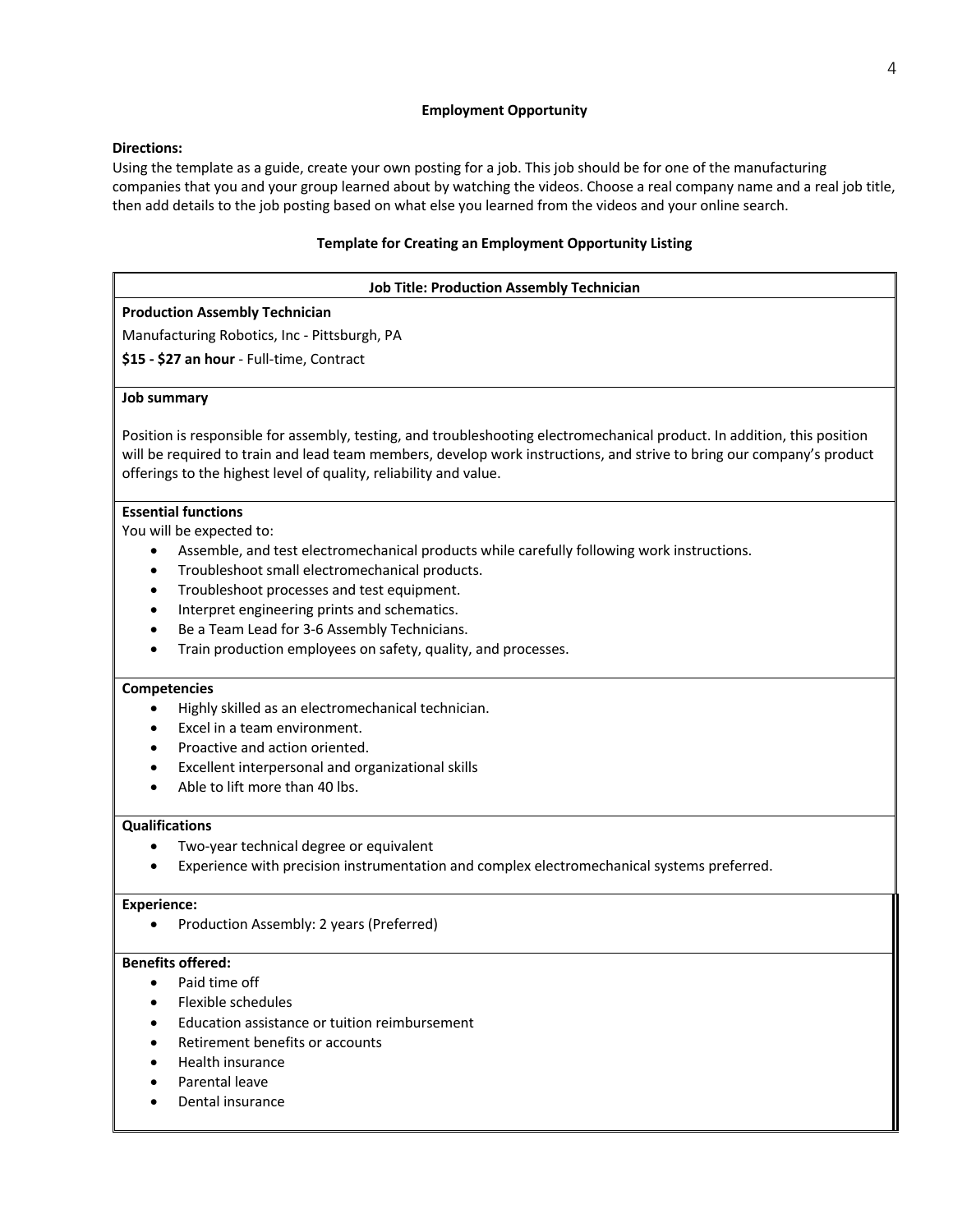| <b>Job Title:</b> |                               |  |
|-------------------|-------------------------------|--|
|                   | Name and location of company: |  |
|                   |                               |  |
|                   | Hourly pay being offered:     |  |
| Job summary:      |                               |  |
|                   |                               |  |
|                   |                               |  |
|                   |                               |  |
|                   |                               |  |
|                   | <b>Essential functions</b>    |  |
|                   | You will be expected to:      |  |
|                   |                               |  |
|                   |                               |  |
|                   |                               |  |
|                   |                               |  |
|                   |                               |  |
|                   |                               |  |
|                   |                               |  |
| Competencies      |                               |  |
|                   |                               |  |
|                   |                               |  |
|                   |                               |  |
| $\bullet$         |                               |  |
|                   |                               |  |
|                   |                               |  |
|                   |                               |  |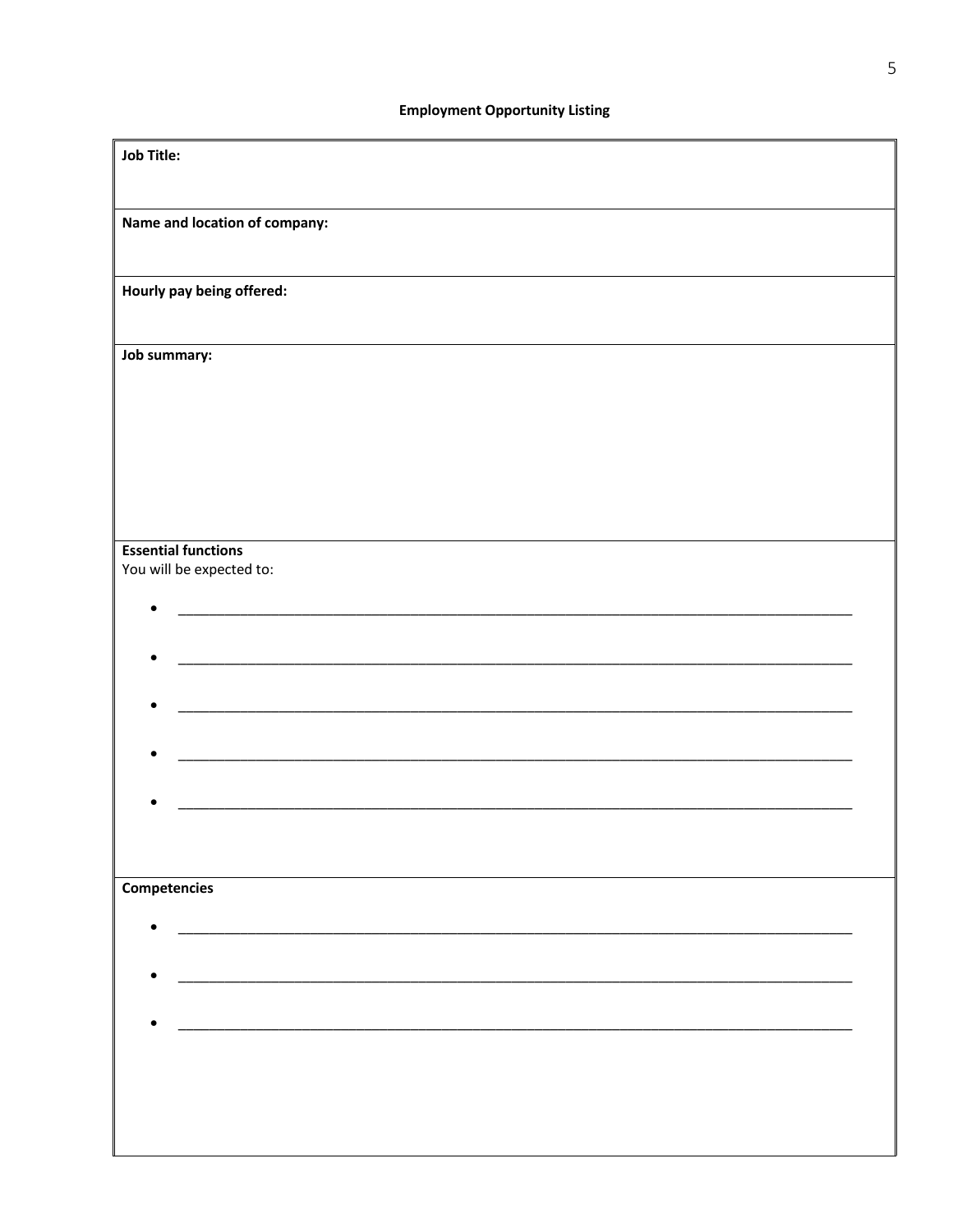| <b>Qualifications</b> |                                                                                                                       |  |
|-----------------------|-----------------------------------------------------------------------------------------------------------------------|--|
|                       |                                                                                                                       |  |
|                       |                                                                                                                       |  |
|                       | <u> 1989 - John Stone, Amerikaansk politiker († 1908)</u>                                                             |  |
|                       |                                                                                                                       |  |
|                       |                                                                                                                       |  |
| <b>Experience</b>     |                                                                                                                       |  |
|                       |                                                                                                                       |  |
|                       |                                                                                                                       |  |
|                       |                                                                                                                       |  |
|                       |                                                                                                                       |  |
|                       |                                                                                                                       |  |
|                       | <b>Benefits offered</b>                                                                                               |  |
|                       |                                                                                                                       |  |
|                       |                                                                                                                       |  |
|                       | <u> 1980 - Johann Johann Stoff, deutscher Stoffen und der Stoffen und der Stoffen und der Stoffen und der Stoffen</u> |  |
|                       |                                                                                                                       |  |
|                       |                                                                                                                       |  |
|                       |                                                                                                                       |  |
|                       | <u> 2000 - Januar Alexander, president eta aldean erroman erroman erroman ez erroman ez ez ez ez erroman ez ez e</u>  |  |
|                       |                                                                                                                       |  |
|                       |                                                                                                                       |  |
|                       |                                                                                                                       |  |
|                       |                                                                                                                       |  |